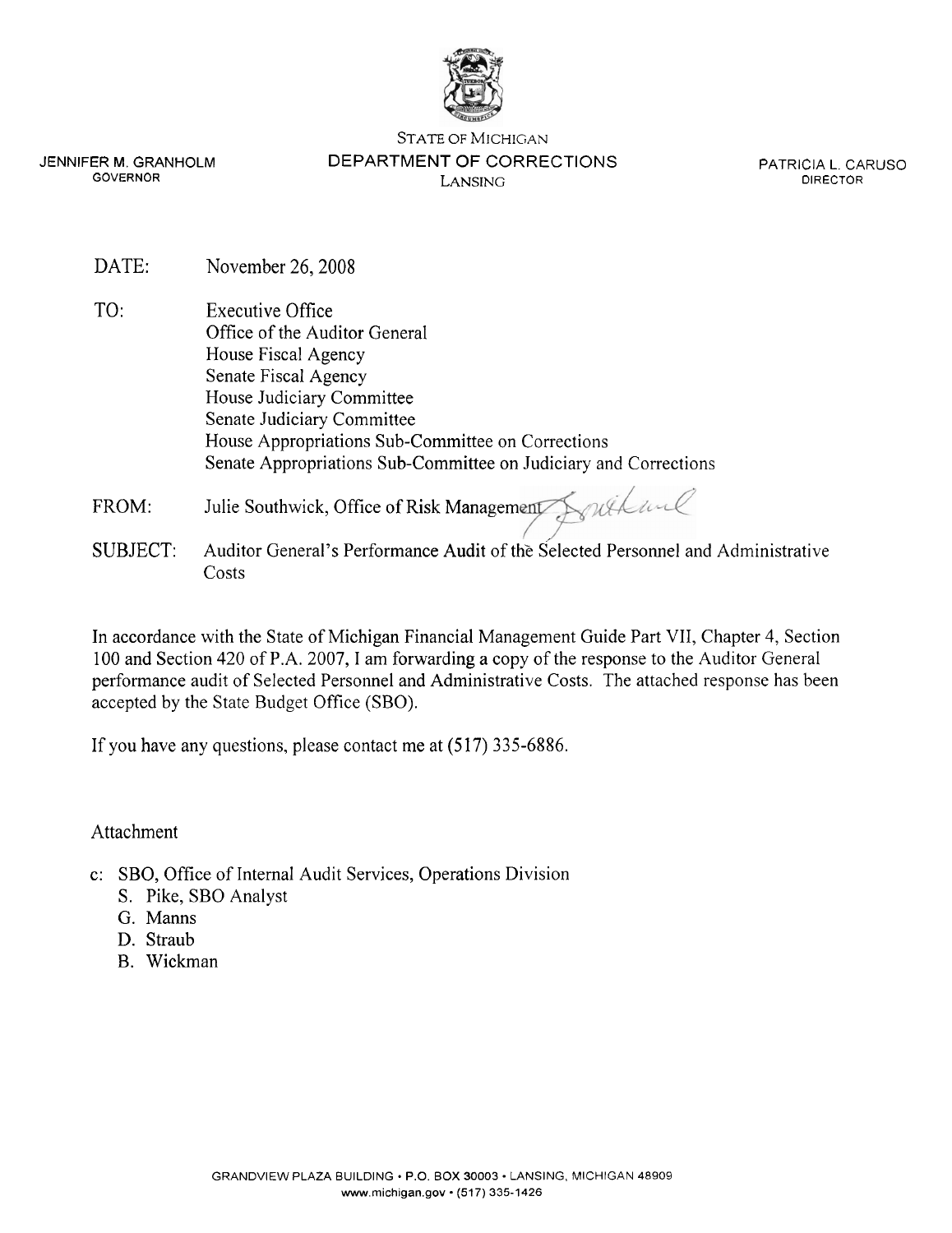

JENNIFER **M.** GRANHOLM GOVERNOR

STATE OF MICHIGAN DEPARTMENT OF CORRECTIONS LANSING

PATRICIA L. CARUSO DIRECTOR

November 24,2008

Mr. Bryan Weiler Support Services Division Office of State Budget George W. Romney Building 111 South Capitol,  $5^{th}$  Floor Lansing, MI 48913

Dear Mr. Weiler:

In accordance with the State of Michigan, Financial Management Guide, Part VII, attached please find a corrective action plan to address the recommendations contained within the Office of the Auditor General's audit of:

Selected Personnel and Other Administrative Costs

Questions regarding the preliminary summary table or corrective action plans should be directed to Connie MacKenzie, internal audit liaison, at **5** 17-241 -7342.

Sincerely,<br>DEPARTME **My OF CORRECTIONS** 

Patricia L. Caruso, Director Attachment PC/22/cm

- 
- c: C. MacKenzie
	- G. Manns
	- B. Wickman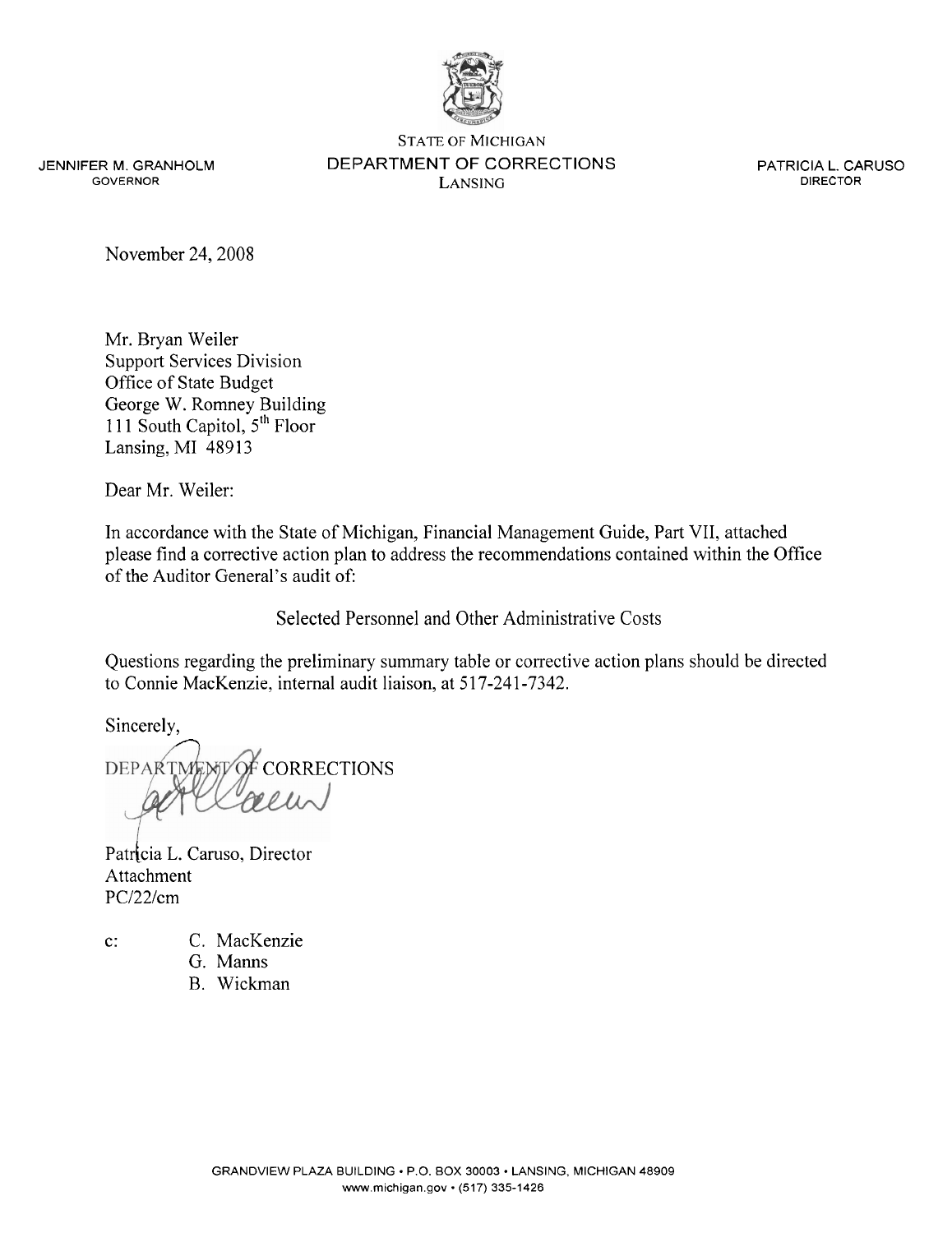# **Selected Personnel and Other Administrative Costs Department of Corrections Preliminary Summary of Agency Responses to Recommendations**

A. Findings/Recommendations MDOC complied with:

None

B. Findings/Recommendations MDOC agreed with in part and will comply with by:

| - 1 | 09/30/2009 |
|-----|------------|
| 2   | 12/31/2010 |
| 3   | 09/30/2009 |

C. Findings/Recommendations MDOC disagreed with:

None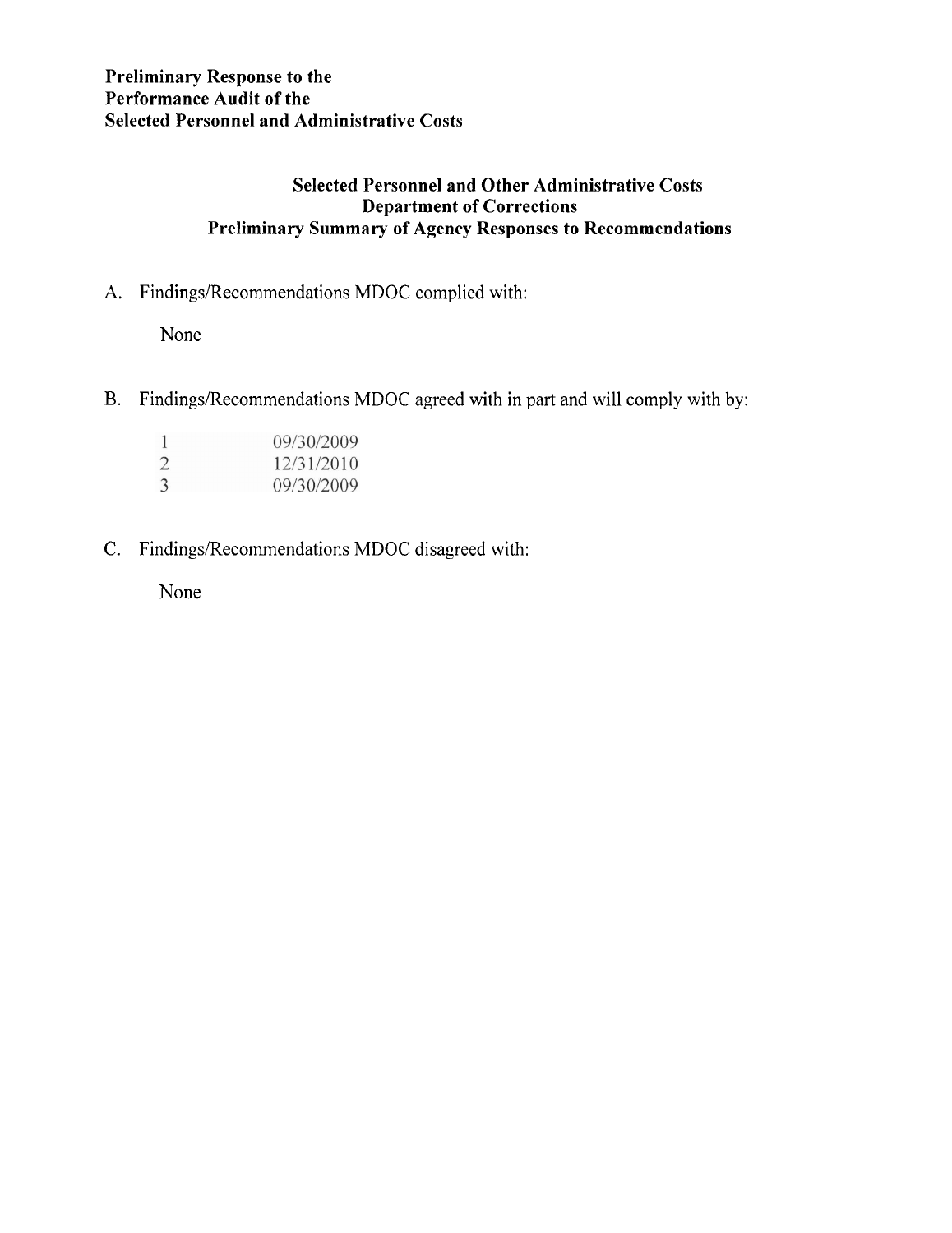## **Preliminary Response to the Performance Audit of the Selected Personnel and Administrative Costs**

# **1. Custody Staffing**

The auditors recommended that DOC improve its administration of custody staffing.

#### *Agency Preliminary Response:*

*DOC agrees in part with the auditors 'finding and continues to improve its administration of custody staffing. The DOC believes that it has been effective in managing costs as the DOC* has reduced its costs significantly during the audit period. Information related to these *efforts is contained in Exhibits 9 through 11 of the audit report.* 

*Regarding item a., DOC will continue to address hospital coverage, essential special assignments, and transportation coverage by making adjustments to staffing charts. For example, DOC created hospital cadres at various locations in June 2008. These cadres supervise prisoners at the nearby hospitals regardless of which facility sent the prisoner to the hospital, thus reducing travel time and overtime across the department. Also in October 2007, DOC centralized custody tmnsportation. This allows DOC to allocate custody transportation officer positions to regions and facilities where demand for such positions is the greatest, thus reducing overtime across the department.* 

*Regarding item b., DOC facilities monitor the amount of overtime worked by individual czlstody officers but under current contract language, the DOC cannot prohibit employees from working any given number of overtime hours, consecutive days, or double shifts unless they are determined medically unfit to do so. Also, the report cites 121 custody officers who worked more than 1000 hours of overtime in the fiscal year. This equates to an average of 19 hours of overtime per week; the approximate equivalent of two shifts per week. This amount of overtime is common in any 24 hour/7day a week operation. The report also cites 7 officers in 88 instances where oficers worked a double shift within consecutive work days. This equates to an average of 12 instances of double shifts for each of the 7 officers in a one year time period. This frequency is not indicative of excessive overtime. Double shifts are common in any 24/7 operation. DOC employs approximately 8.625 oficers. The total number of officers identified in the citations for excessive amounts of overtime (124 officers), represent less than 1.5% of the total workforce of custody officers which is a very small percentage. It is also important to note that overtime is offered and accepted on a voluntary basis in most instances and in accordance with the collective bargaining agreement and Civil Service rules. The DOC will continue to recommend changes to the collective bargaining agreement between the Michigan Corrections organization and the State of Michigan to provide DOC with greater control and flexibility in the scheduling of overtime and staffing of assignments.* 

*Regarding item c., DOC continues to determine the optimal balance between overtime usage and employing additional custody officers. DOC considers custody staff turnover rates, changes to the demand for beds, and reasons for overtime when it assesses staffing needs. DOC attempts to optimize custody stafing across the department by working with the State*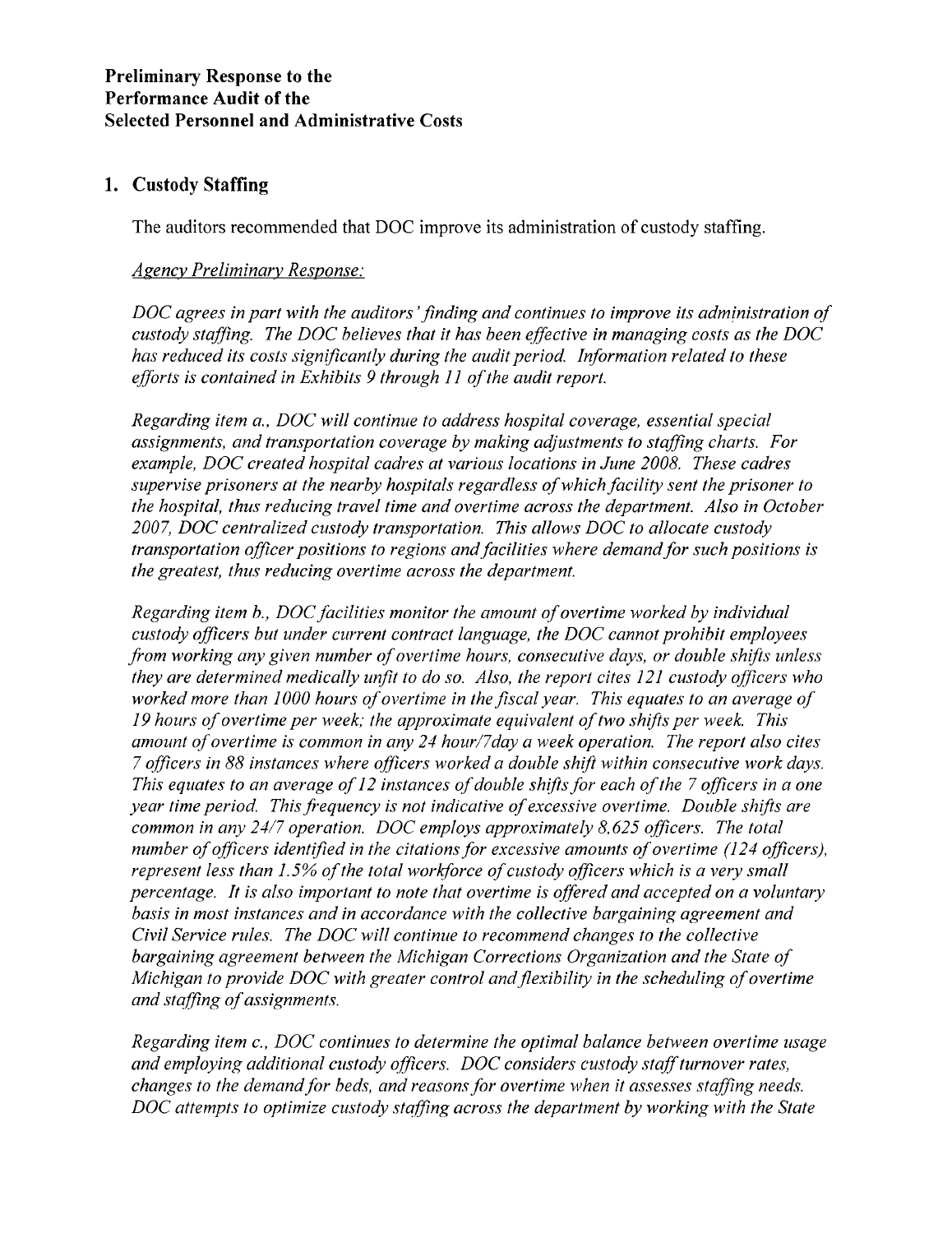#### **Preliminary Response to the Performance Audit of the Selected Personnel and Administrative Costs**

*Budget Office through the annual budget process. However, the leading cause of custody* staff overtime for FY 2007 was staff vacancies. DOC's ability to maintain full staffing in FY *2007 was affected by many factors such as legislative funding for new employee schools, a state hiring freeze, and holding vacancies open to accommodate staffaffected by facility closings and reorganizations. In FY 2008, DOC hired approximately 700 new custody officers to fill vacancies. In FY 2009, DOC plans to hire an additional 540 custody officers.*  In addition, closure of the Scott Correctional Facility in May 2009 will make 200 additional *custody officers available to fill vacancies. As custody officer vacancies are filled, overtime*  will be significantly reduced. In addition, DOC compared expected and actual custody officer leave usage which prompted DOC to revise the relief factor and off duty limits which *will become effective October, 2008.* 

# **2. Cost Saving Opportunities**

The auditors recommended that DOC pursue additional cost saving measures through future contract negotiations and review of its organizational structure.

## *Agency Preliminary Response:*

*DOC agrees in part with the auditors 'finding and will continue to recommend changes to the contract between the State of Michigan and the Michigan Corrections Organization. DOC will also continue to review its organizational structure.* 

*Civil Service Rule 6 establishes that the Office of State Employer (OSE), as the Governor's representative, has the responsibility and authority to direct negotiations regarding conditions of employment with various employee unions through collective bargaining agreements. Civil Service Rule 6 also vests with the Civil Service Commission, the final authority to approve, modrj: or reject, in whole or in part, all primary and secondary collective bargaining agreements. The payments cited by the auditors were negotiated by OSE and approved by the Civil Service Commission.* 

*DOC has recommended during the last several contract negotiations to eliminate the identified items, however, changes were not achieved through the collective bargaining process. These same payments are made by the Department of Community Health (DCH), and the DCH is also restricted in its ability to assign employees across facility lines. The Michigan State Police makes similar payments to its officers. All of the identrjed items are subject to future collective bargaining negotiations.* 

*Regarding the DOC organizational structure, the DOC is continuing its efforts to regionalize and reorganize. As stated in the audit finding, the DOC is attempting to regionalize maintenance, business office, warehouse, and food service staff. These efforts are on-going. Several of these efforts are recognized in the FY 09 Appropriation Act and require convening of workgroups which incl~lde legislative representatives. Regarding alternative staffing methods, the DOC is implementing alternative work schedules for certain custody and non*